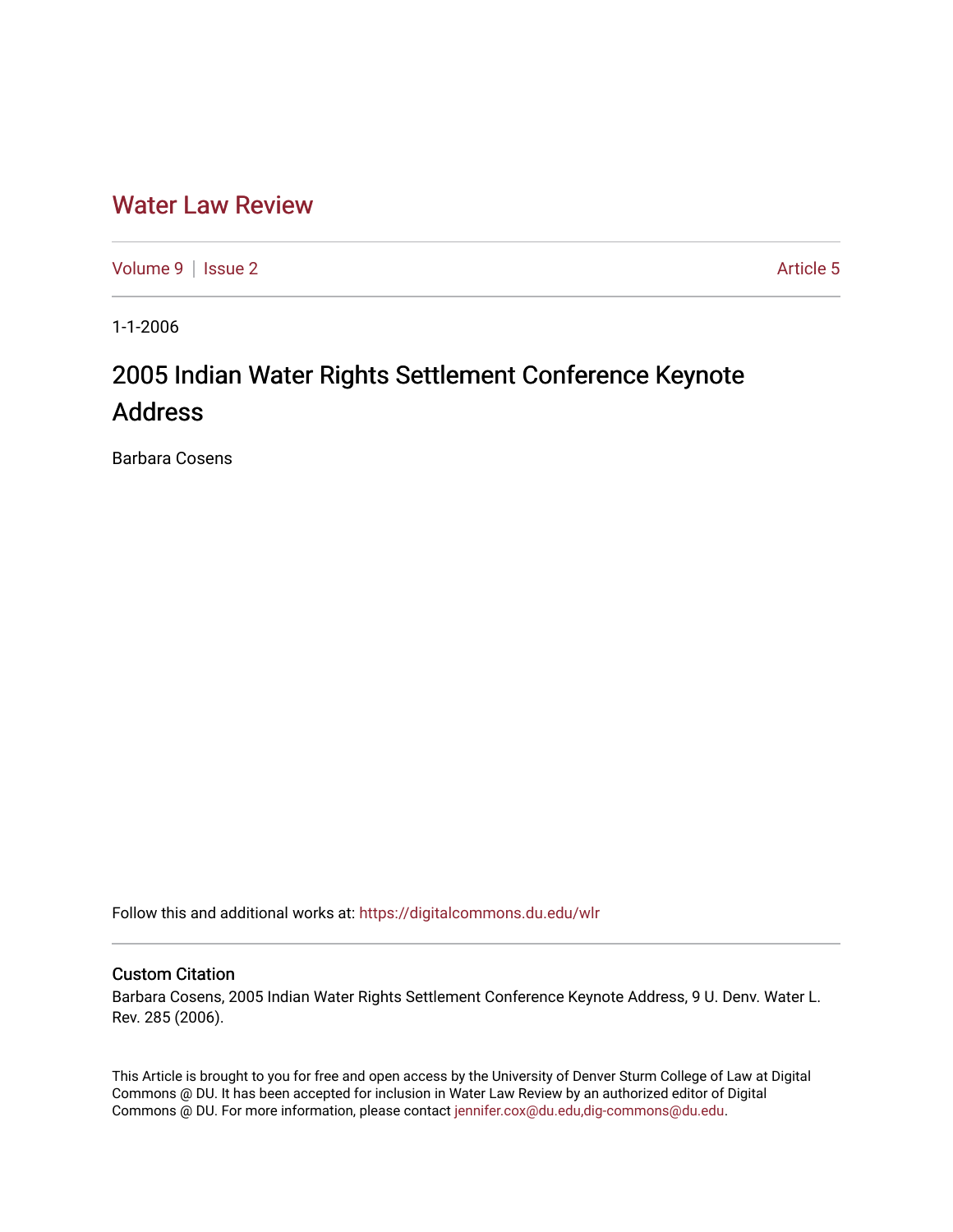## **UNIVERSITY OF DENVER WATER LAW REVIEW**

#### VOLUME 9 **ISSUE 2** SPRING 2006

## **2005 INDIAN WATER RIGHTS SETTLEMENT CONFERENCE KEYNOTE ADDRESS**

#### BARBARA **COSENSt**

*In September 2005, Native American Rights Fund and Western States Water Council brought the Indian Water Rights Settlement Conference to Moscow, Idaho. Native American Rights Fund is the oldest and largest nonprofit dedicated to asserting and defending Native American interests nationwide, and the Western States Water Council is composed of representatives appointed by the governors of eighteen western states, including Idaho. The conference brings together panel members representing tribal, state, federal agency, congressional, local, and environmental interests to discuss, argue, and at times resolve current issues facing the many efforts to settle Indian water rights in the western United States. Twenty one settlements have been achieved. Approximately that many remain. Those remaining are difficult and many involve contentious issues such* as endangered species, water marketing, water quality, tribal – state jurisdiction, inter*state allocation of water, and conjunctive management of ground and surface water. The federal will to fund Indian water settlements was high during the Bush I administration, began to drop precipitously during the Clinton administration, and has disappeared altogether during the Bush II administration. This made for lively and heated discussion of federal policy during the Moscow conference. In addition, the recently approved Nez Perce water settlement was highlighted on the second day of the conference* with speakers representing the Tribe, the Idaho attorney general's office, and the Depart*ment of the Interior. Professor Barbara Cosens of the University of Idaho, College of Law, who has spent the past fifteen years working on water settlements, and is currently mediating efforts to settle water allocation on the Walker River in California and Nevada, delivered the following keynote address.*

t Associate Professor, University of Idaho, College of Law. Former Assistant Professor, Environmental Studies Program, San Francisco State University. Mediator for the Walker River dispute. Former legal counsel, Montana Reserved Water Rights Compact Commission. Lead counsel on negotiations to settle the reserved water rights of the Fort Belknap Reservation, the Chippewa Cree of the Rocky Boy's Reservation, the National Park Service, and the **U.S.** Fish and Wildlife Service, in Montana. LL.M. Lewis and Clark College, Northwestern School of Law, **J.D.** University of California, Hastings College of the Law, **M.S.** Geology, University of Washington, B.S. Geology, University of California, Davis.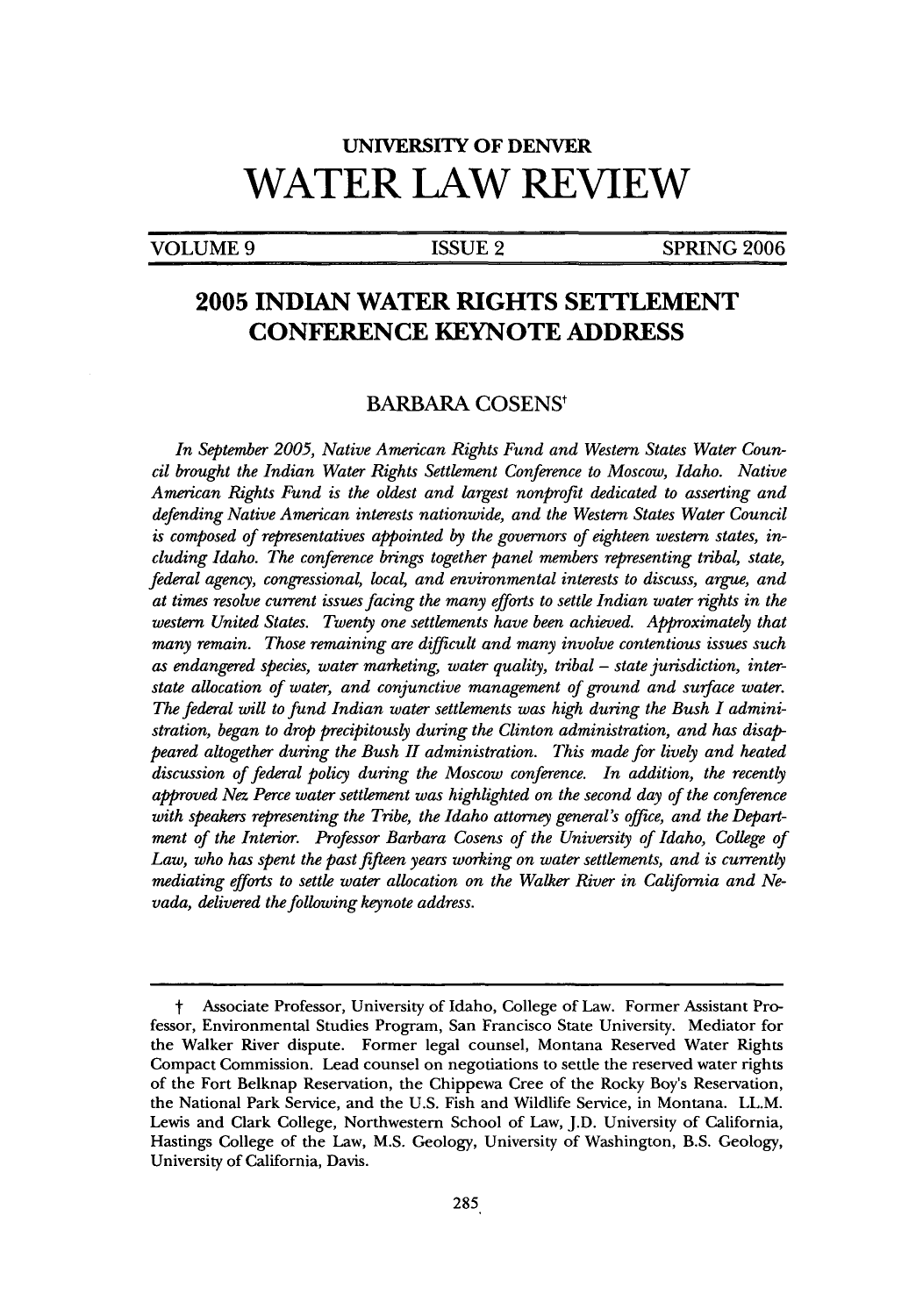I would like to begin with a tone of optimism by acknowledging some of our successes – both because a pause to take stock is important in itself, and because it will highlight why this process of settlement is important. I will then turn to some of the key points to keep in mind as we move forward on the remaining settlements.

Twenty-one settlements have been through congressional or court approval, or both.' Many are in various stages of implementation. These settlements have given rise to a greater tribal voice in western water and have begun to reverse the disparity between federal dollars spent on non-Indian water projects and Indian water projects.<sup>2</sup>

For non-Indian water users, settlement has removed a cloud of uncertainty over their water rights. Non-Indians have also seen benefits, not only from settlement water projects, but also through improvements in efficiency, coordination of management in basins with multiple jurisdictions, and in relations with their neighbors.

The two benefits of choosing settlement over litigation referred to most often are:

1. Wet Water: the greater likelihood that the tribe will see actual water rather than paper rights, and

2. Tailored Solutions: the ability to tailor the solution to the needs of the particular tribe and of the basin in which it resides.

You need only look to the diversity of the twenty-one settlements to see that negotiators have taken full advantage of these benefits. Some examples include Montana, where there was an unsafe state dam on the Tongue River that threatened downstream communities,<sup>3</sup> including some in which Northern Cheyenne is spoken - a language generally unknown to emergency evacuation services. The aftermath of Hurricane Katrina has reminded us that it is the marginalized populations that bear the brunt of a major disaster. The Tongue River dam has been repaired and enlarged. The increased pool belongs to the

*<sup>1.</sup> See* **NEGOTIATING** TRIBAL WATER RIGHTS: FULFILLING PROMISES **IN THE** ARID WEST, xxiii tbl.1.1, (Bonnie G. Colby, et. al. eds., 2005). Not all of the twenty-one settlements listed in Table 1.1 are, strictly speaking, water right settlements. For example, the Truckee-Carson-Pyramid Lake settlement addresses endangered species and tribal trust issues. Truckee-Carson-Pyramid Lake Water Rights Settlement Act, Pub. L. No. 101- 618, 104 Stat. 3294 (1990). At the same time, not all "water right" settlements are confined to issues of water rights. For example, the Nez Perce settlement includes a tribal role in salmon fish hatcheries and provisions addressing endangered species issues. The point being, in providing real solutions, it is no longer possible to segregate water rights from other attributes of a water system such as water quality or aquatic life.

<sup>2.</sup> Daniel McCool, *Winters Comes Home to Roost, in* FLUID ARGUMENTS: FIvE CENTURIES OF WESTERN WATER CONFLIcT 120, 121, 123 (Char Miller ed., 2001) (discussing disproportionate spending on non-Indian water projects).

<sup>3.</sup> Northern Cheyenne Indian Reserved Water Rights Settlement Act of 1992, Pub. L. No. 102-374, 106 Stat. 1186.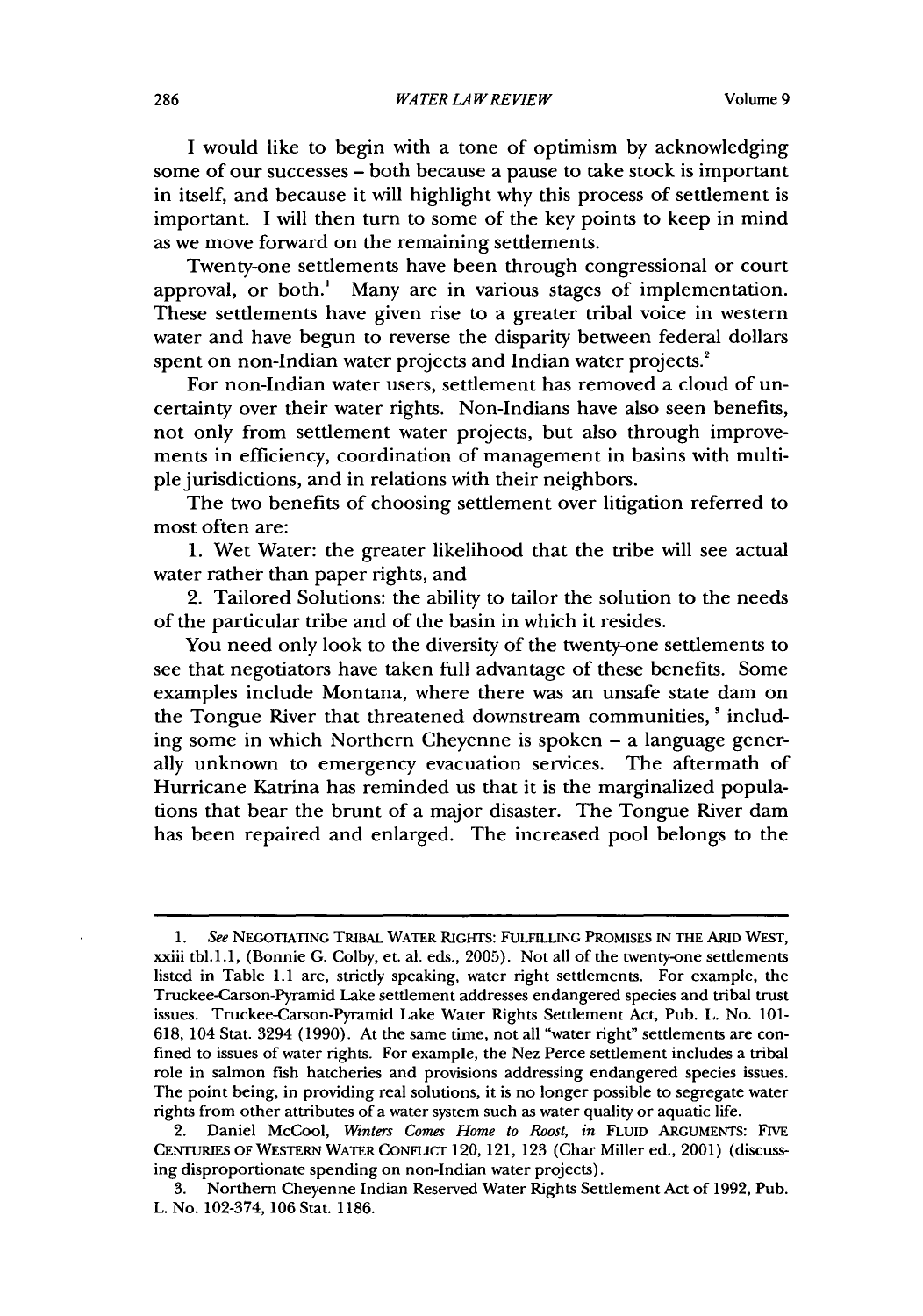Northern Cheyenne Tribe.' This is wet water and a specifically tailored solution.

Another example resides in Nevada, where Pyramid Lake once hosted a particular species of cutthroat trout. The trout disappeared from the Lake by the  $1940's$ .<sup>5</sup> The Lake is now stocked with a hatchery population of Lahonton cutthroat trout.' The fish need high spring flows and cool temperatures to enter the river to spawn. The settlement provides for negotiation of an operating agreement to manage the five federal reservoirs and several private reservoirs in the basin in ways that allow enhancement of flows to the Lake during spawning, and provide a drought water supply for the growing Reno-Sparks area.<sup>7</sup> As if they sought to prove this will work, in 1997, a particularly wet year, the Lahonton cutthroat trout entered the Truckee River to spawn.' This is wet water and a specifically tailored solution.

The Nez Perce settlement recognizes the importance of salmon in the tribe's history and culture by giving the Tribe a greater role in the major hatcheries in the area. The settlement provides for instream flow protection and habitat restoration on many of the historic spawning streams in the Salmon and Clearwater basins, and it accounts for current land use patterns.<sup>9</sup> This is wet water and a specifically tailored solution.

Over time, Indian water settlements have become increasingly complex, taking on issues of basin-wide concern, and thus requiring greater funding to implement. A cynical view would label this as opportunistic  $-$  a wrapping of projects in the Indian blanket.<sup>10</sup> I am not a

**8.** Chad R. Gourley, *Restoration of the Lower Truckee River Ecosystem: Challenges and Opportunities,* **18J.** LAND RESOURCES **&** ENVr'L. L. **113, 118 (1998).**

**9.** Snake River Water Rights Act of 2004, Pub. L. No. 108-447, 118 Stat. 3431.

**10. A** project is said to be "wrapped in the Indian blanket" if federal funding is obtained for non-Indian benefits under the guise of an Indian project. *See, e.g.,* Gail Binkley, *A-LP gets federal A-OK* HIGH COUNTRY NEWS, Aug. **27,** 2001 (indicating that opponents to the proposed Animas-La Plata project, which would have resulted in substantial non-Indian benefits, suggest that it was wrapped in the Indian blanket to make it politically acceptable), *available at* http://www.hcn.org/servlets/ hcn.Article?article\_id=10675.

<sup>4.</sup> Barbara Cosens, *Northern Cheyenne Compact, in* NEGOTIATING TRIBAL WATER RIGHTS: FULFILLING PROMISES IN THE ARID WEST, 124, (Bonnie G. Colby, et. al., eds., 2005) (discussing The Northern Cheyenne Compact); MONT. CODE ANN. § 85-20-301 (2005) (ratified by Northern Cheyenne Indian Tribe Reserved Water Rights Act of 1992, Pub. L. No. 102-374, 106 Stat. 1186).

<sup>5.</sup> NEv. Div. OF WATER RES., TRUCKEE RIVER CHRONOLOGY: CHRONOLOGICAL HISTORY OF LAKE **TAHOE AND** THE TRUCKEE RIVER **AND** RELATED WATER **ISSUES,** *available at* http://water.nv.gov/Water%20planning/truckee/truckee **1 .htm.**

**<sup>6.</sup>** NEv. Div. OF WATER RES., *supra* note **5.**

**<sup>7.</sup>** Truckee-Carson-Pyramid Lake Water Rights Settlement Act of **1990,** Pub. L. No. **101-618,** 104 Stat. 3294, **3298-99, 3305, 3307, 3313.** *See also,* Barbara Cosens, *Farmers, Fish, Tribal Power, and Poker: Reallocating Water in the Truckee River Basin, Nevada and California,* **10** HASTINGS W.-Nw.J. ENVrL. L. **& POL'Y 89, 91, 122, 126, 128-30 (2003).**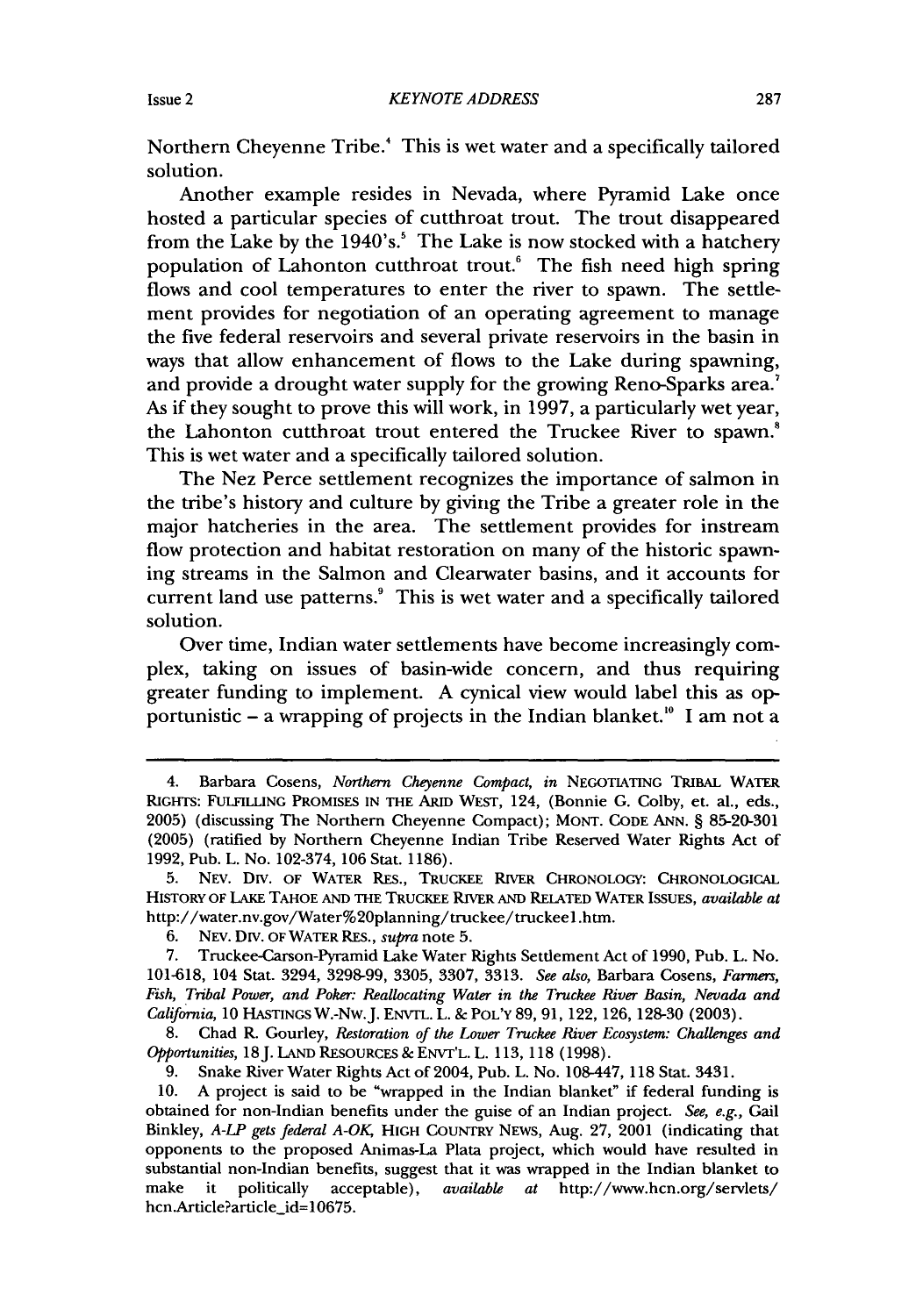cynic, and I submit to you that this is a necessary result of the desire and the need to provide wet water. Furthermore, it has the potential to provide long-lasting benefits throughout the West in water infrastructure, restored habitat, and improved coordination, management and dispute resolution across tribal and state jurisdictional boundaries.

Litigation resulting in a paper water right need not address the many obstacles to delivery of that water or the economic and community impacts of its loss. Settlement must. We need look no further than one of the twenty-one settlements - the Colorado Ute and the failed Animas-La Plata and Animas-La Plata light - to know that issues considered extraneous to water allocation, such as endangered species, must be addressed to provide wet water." We need look no further than the Wind River litigation to know that adjudications, which will merely define a right,<sup>12</sup> not its use or administration, will be followed by another lawsuit when attempts are made to put it to use." The message: wet water requires comprehensive solutions. The direction we are taking in settlement indicates that we have learned this much. But we are not finished. How can we continue not only to show success, but to use our experience to achieve better solutions?

In distilling my own experience, I came up with six key points concerning settlement. Why six? Maybe because ten was too many for the time Craig'4 allotted me and I could not cut it to five, maybe because in the end, it is that simple - and as you know, that complex. Most of what we need to focus on as we move forward can, in my opinion, be captured in six points.

#### **POINT 1: UNCERTAINTY IS NECESSARY - UNCERTAINTY IS AN ISSUE**

Uncertainty is necessary because it is the unknown that gives parties the political will to settle. It is the fact that we do not know if the practicable irrigable acreage standard, the measure many use to quantify the Indian water right, will survive another trip to the Supreme

<sup>11.</sup> Colorado Ute Indian Water Rights Settlement Act of 1988, Pub. L. No. 100-585, 102 Stat. 2973. *See also,* Scott McElroy, *Colorado Ute Water Rights Settlement, in* **NEGOTIATING TRIBAL** WATER RIGHTS: FULFILLING PROMISES **IN THE** ARID WEST, 138, 138-44 (Bonnie G. Colby, et. al. eds., 2005).

<sup>12.</sup> *See, e.g., In re* Rights to Use Water in the Big Horn River, *(Big Horn 1)* 753 P.2d *76,* 122 (Wyo. 1988), *affd* 492 U.S. 406, 407 (1989) (upholding the quantification of the tribal water right based on the practicably irrigable acreage method for agricultural purposes).

<sup>13.</sup> *See, e.g., In re* Rights to Use Water in the Big Horn River *(Big Horn 11)* 835 P.2d 273 (Wyo. 1992). *See also* Ramsey Kropf, *Wind River Litigation, in* **NEGOTIATING** TRIBAL **WATER RIGHTS: FULFILLING PROMISES IN THE ARID WEST,** 107, **109** (Bonnie **G.** Colby, et. al. eds., **2005)** (noting that the change in use of the tribal water right could only take place pursuant to state law).

<sup>14.</sup> Craig Bell is the Executive Director of Western States Water Council.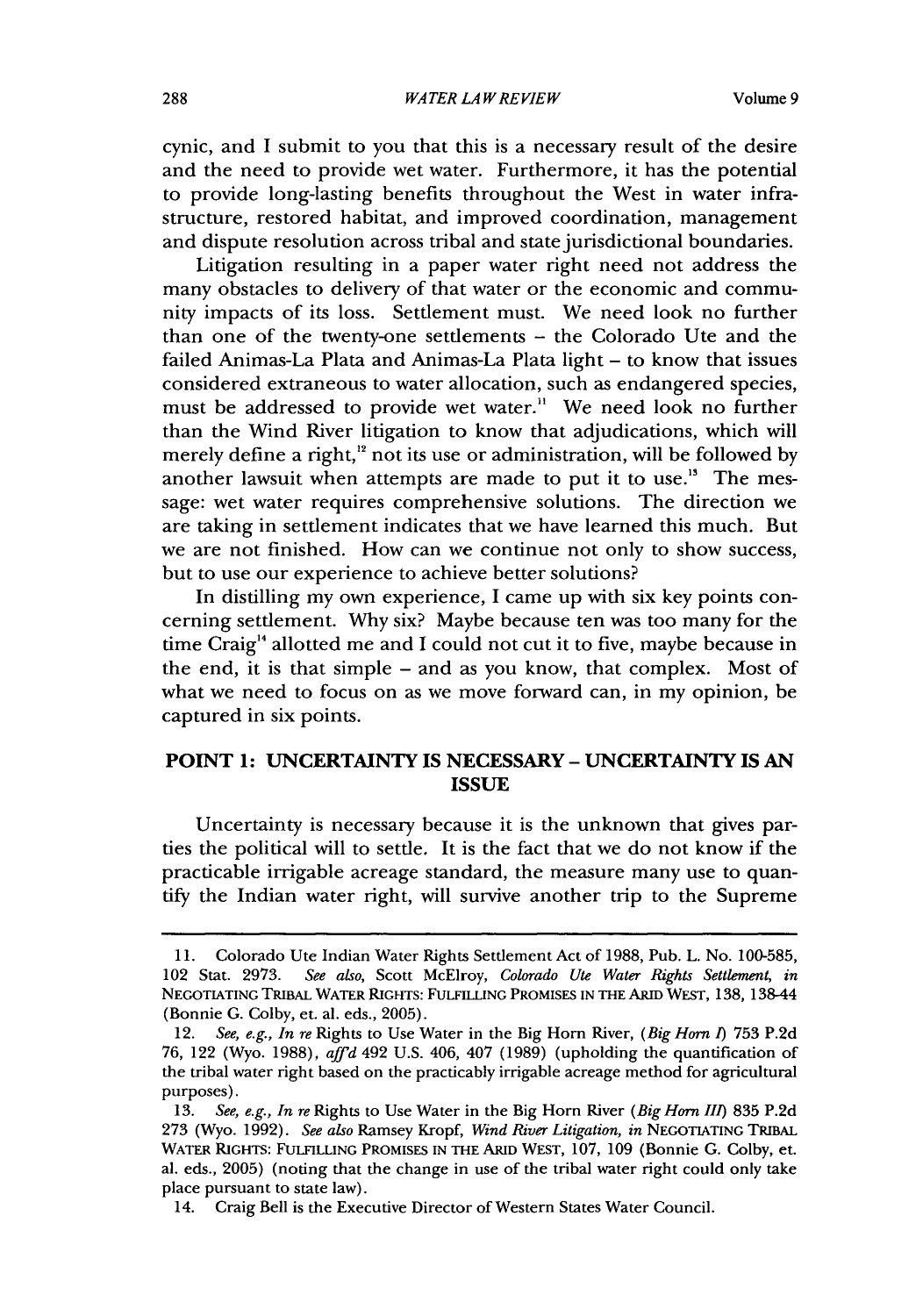Court, one without Sandra Day O'Connor to recuse herself, and if not, who will come out better in what replaces it.<sup>15</sup> It is the uncertainty in just how far the McCarran amendment will be interpreted to go in eroding tribal jurisdiction or how strong that jurisdiction remains that allows us to work out practical cooperative solutions.'6 It is the uncertainty in how the Supreme Court will view instream flow claims for salmon habitat out of the right to fish in the "usual and accustomed places" that moves the state of Idaho to protect instream flow in the Nez Perce settlement.<sup>17</sup>

16. The McCarran Amendment states that:

Consent is given to join the United States as a defendant in any suit (1) for the adjudication of rights to the use of water of a river system or other source, or (2) *for the administration of such rights,* where it appears that the United States is the owner of or is in the process of acquiring water rights by appropriation under State law, by purchase, by exchange, or otherwise, and the United States is a necessary party to such suit. The United States, when a party to any such suit, shall (1) be deemed to have waived any right to plead that the State laws are inapplicable or that the United States is not amenable thereto by reason of its sovereignty, and (2) shall be subject to the judgments, orders, and decrees of the court having jurisdiction.

43 U.S.C. § 666(a) (2000) (emphasis added). Interpreting the McCarran Amendment to allow state court adjudication of water rights left open the question of how those rights should be administered once adjudicated. The Ninth Circuit held that a tribe has jurisdiction over administration, including a change in use of its water rights, when the water source is located wholly within a reservation. Collville Confederated Tribes v. Walton, 647 F.2d 42, 52-53 (9th Cir. 1981). However, the Ninth Circuit has also recognized state jurisdiction over non-Indian water use on a reservation when the water source is also on land outside the reservation. United States v. Anderson, 736 F.2d 1358, 1366 (9th Cir. 1984). The Wyoming Supreme Court took the constraints on tribal administration one step further. In response to a challenge to tribal dedication of a portion of the water right of the Wind River Reservation to instream flow, the court concluded that the change could only occur pursuant to state law. *In re* the General Adjudication of all Rights to Use Water in the Big Horn River System, *(Big Horn II1)* 835 P.2d 273, 279 (Wyo. 1992).

17. United States v. Winans, 198 U.S. 371, 384 (1905) (holding that the language reserving the right to fish in the usual and accustomed places in ceded land includes a right of access to those sites). Washington v. Washington State Commercial Passenger Vessel Fishing Ass'n, 443 U.S. 658, 674-75 (1979) (holding the right to fish in the usual and accustomed places also includes a right to a fair share of fish). A federal district court held that the same language gives the treaty tribes the right to 50% of the harvestable fish. United States v. Washington, 384 F. Supp. 312, 343 (W.D. Wash. 1974)

<sup>15.</sup> Justice Thurgood Marshall's papers reveal that just prior to Justice O'Connor's recusal from *Big Horn I,* due to a conflict of interest created by a family ranch with water claims in the Gila River adjudication, she had written a majority opinion that would have altered the PIA standard. Justice O'Connor would have required "sensitiv-<br>ity" to private development and reduced a PIA award if the proposed projects lacked a " reasonable likelihood" of actually being built. *Wyoming v. United States*, U.S. Supreme Court Second Draft Opinion No. 88-309, at 17-18 (June 1989), *reprinted in* Andrew C. Mergen & Sylvia F. Liu, *A Misplaced Sensitivity: The Draft Opinions in Wyoming v. United States,* 68 U. COLO. L. REv. 683, 725-40 (1997). *See also* Barbara Cosens, *The Measure of Indian Water Rights: The Arizona Homeland Standard, Gila River Adjudication,* 42 NAT. RESOURCES [. 835, 845 (2002).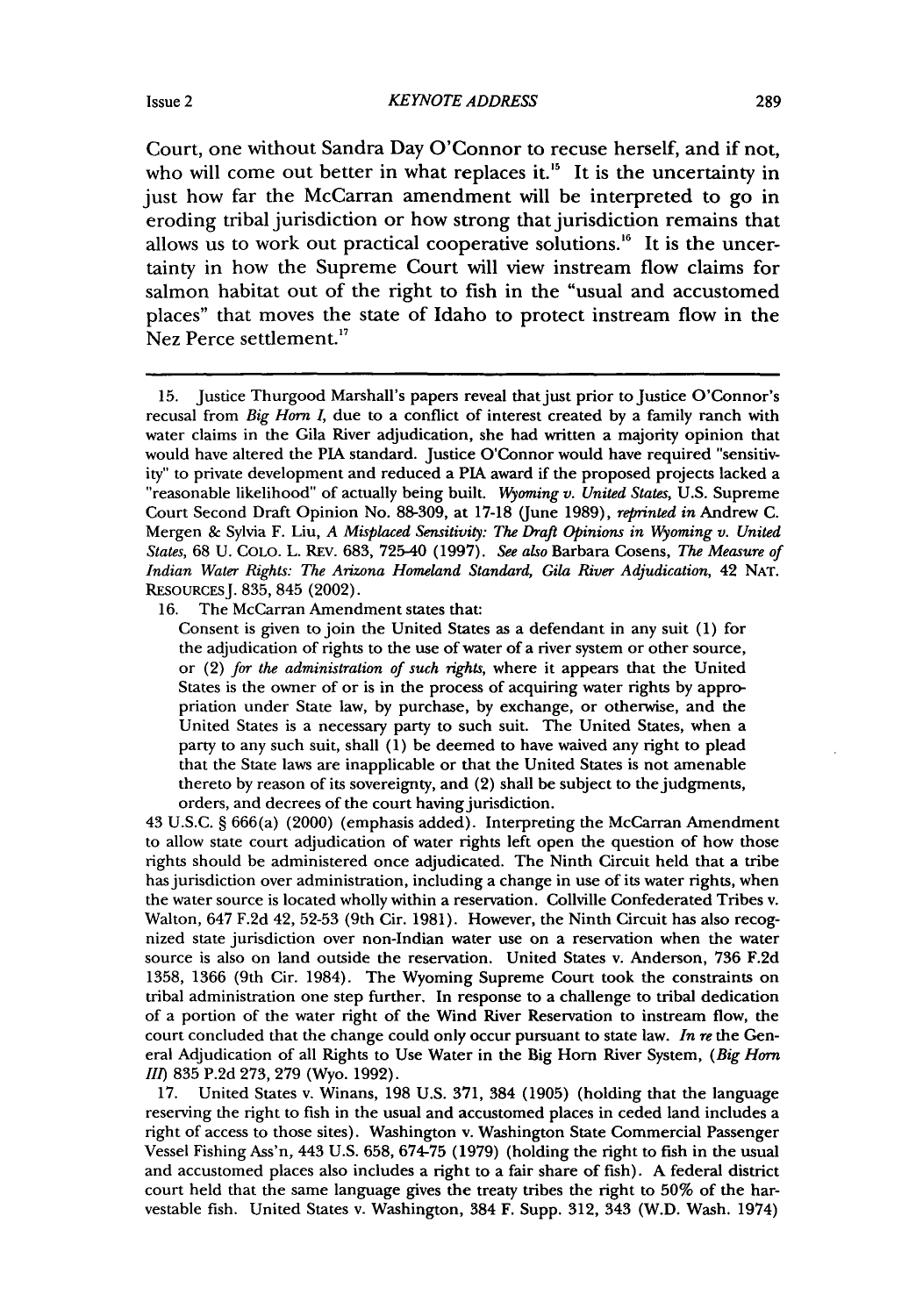Uncertainty is the room within which negotiation occurs and real solutions are found. It, therefore, drives the process.

Uncertainty is also a substantive issue. The subject of our negotiations - water - has a will of its own. No matter what your hydrologist tells you, an average year does not exist in nature. Instead, there is too much water or too little. So we measure it, look at historic records, develop models, and in the end it is our best guess given the tools at hand and the information available whether the future water supply will adequately serve the solution chosen.<sup>18</sup> To complicate matters, we have the uncertainty of the water supply impacts of climate change.

Two things you should pay attention to in settlements to address the substantive issue of uncertainty:

First, provide for distribution of risk of an inadequate water supply. By distribution of risk I mean: are there incentives or harms that will make all parties equally interested in modifying solutions if the water supply is inadequate?

Second, provide a means to adapt without re-opening litigation. Water supply changes, values change, needs change, and technology for water use and climate prediction changes. Due to the very nature of the resource, a durable settlement must have the means to adapt to change.<sup>19</sup>

#### **POINT 2: TRUST IS NECESSARY - TRUST IS AN ISSUE**

In the end, negotiations are highly personal. It is the rapport people at the table build that determines a successful outcome. In a simplistic way, this is because language is imprecise. If I take everything you say in its worst possible light, we will never have a meeting of the minds. Sufficient trust must be built between the negotiators to know that when one says: "my client cannot go that far," others know it is not a bluff.

How is trust built? Time. Time and follow through on every representation you make. Time, follow through on every representation and rapid contact of parties and offering of solutions when you find you misspoke - when your client cannot do what you represented they could. This happens more often then you would like when represent-

*affd* 520 F.2d 676, 677 (9th Cir. 1975). In 1999, the Snake River Basin Adjudication court ruled that the Nez Perce Tribe does not have water rights to instream flow related to off-reservation treaty rights to fish at the usual and accustomed places. *In re SRBA,* Case No. 39576 at 47 (Idaho Dist.-5th Nov. 10, 1999). The Nez Perce settlement renders moot any ultimate appeal of that issue to the United States Supreme Court.

<sup>18.</sup> See, e.g., Barbara Cosens, *The Role of Hydrology in the Resolution of Water Disputes, J.* CONTEMP. WATER RESEARCH **AND** EDUC. (forthcoming).

*<sup>19.</sup> See* Barbara Cosens, *Water Dispute Resolution in the West: Process Elements for the Modern Era in Basin-wide Problem Solving,* 33 ENvrL. L. 949, **979,** 985 (2003) (analyzing the elements necessary for a durable settlement).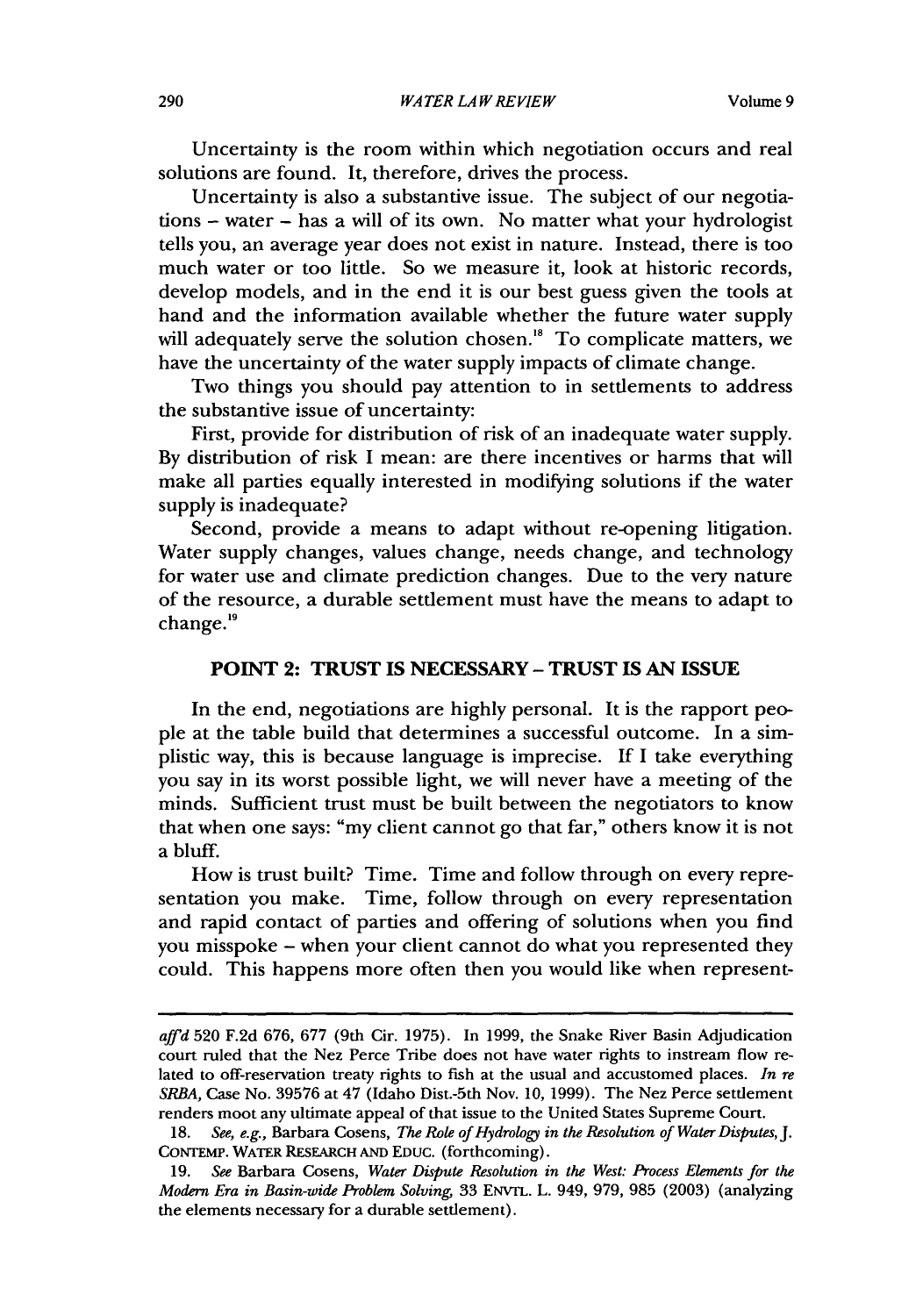ing a governmental client. Can the process be sped up? Yes, but only through honest, open interaction. There are no tricks, games or role plays that can supplant a commitment to speaking the truth and withholding nothing of importance to the other parties.

Yet while lack of trust at the table must be overcome to move forward, lack of trust that another government will follow through or interpret an agreement as negotiators intend fifty years down the road should never be overcome  $-$  it should be dealt with squarely as an issue. Enforcement, verification of compliance, and a means to resolve disputes are necessary components of any agreement. Trust for those at the table must not be confused with trust for a future sovereign government.

#### **POINT 3: SETTLEMENT AGREEMENT IS VOLUNTARY - LITIGATION OUTCOME IS IMPOSED BY A THIRD PARTY**

We all know this. In fact, it is such an obvious statement that we forget the implications when we enter a settlement process. No solution that, if agreed to by the political representatives will result in loss of their next election, is worth wasting the time to bring to the table.' It is not always possible to identify where the line is drawn between a difficult solution that will require leadership to achieve and a solution that will sink its proponents. But if the only politically acceptable solution to your client is retribution, to win it all, or to maintain the status quo - go to court. That is what an objective party is for. To make the hard decisions political entities cannot make. Sometimes with water, that is necessary. What settlement allows is control to tailor a solution. But some questions require third party intervention. Recognize the difference and do not waste precious resources seeking impossible voluntary outcomes.

### **POINT 4: SOVEREIGNTY OVER NATURAL RESOURCES IS CONTROL OF THOSE RESOURCES - IN A SHARED WATER SHED, TO GIVE UP A DEGREE OF CONTROL IS TO EXERCISE SOVEREIGNTY**

Sovereignty, is frequently discussed and poorly understood in tribal/state negotiations. What is sovereignty in the context of a natural resource? In discussions with representatives of state and tribal governments, it is possible to hear as many definitions for sovereignty as there are governments claiming to posses it. But a common thread runs through the responses: sovereignty in the context of a natural resource means control. Control to develop, use, not use, restore, de-

<sup>20.</sup> *See generally,* Barbara Cosens, *The 1997 Water Rights Settlement Between the State of Montana and the Chippewa Cree Tribe of the Rocky Boy's Reservation: The Role of Community* and of the Trustee. 16 UCLA J. ENVTL L. & POL'Y. 255, 287-89 (1998).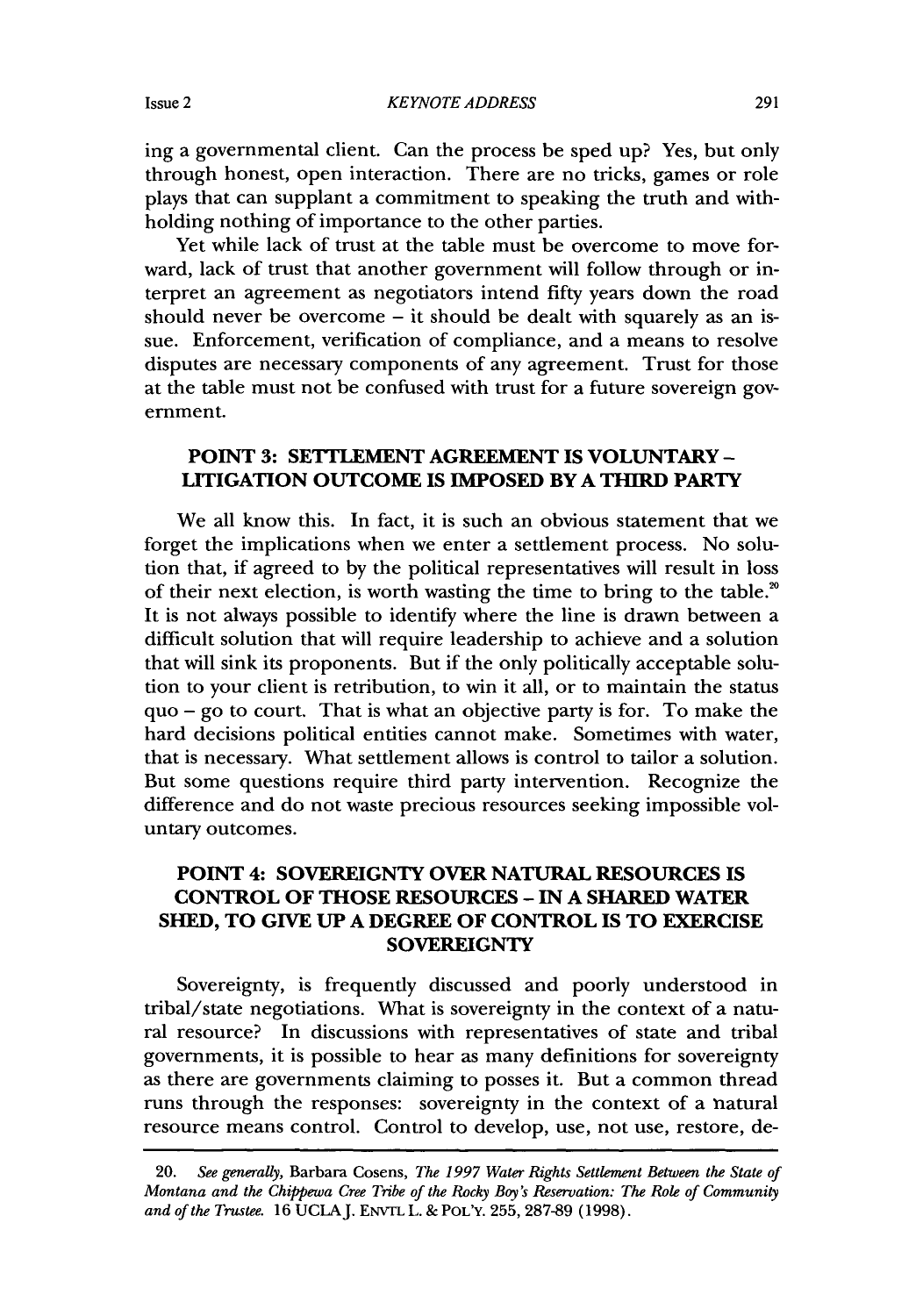cide who has access, decide who has use rights, and under what conditions.

Consider that definition, sovereignty means control, in the context of water. In most instances water crosses political boundaries. Is control of water within political boundaries, when there are other sovereigns both upstream and downstream, meaningful control? The fugitive nature of the resource, and the fact that we ignored John Wesley Powell's recommendation to draw political boundaries on a watershed basis,<sup>21</sup> means that only through shared action do we gain true control. A sovereign willing to relinquish some control within its own boundaries in exchange for a measure of control within the boundaries of another sovereign, exercises true sovereignty over the water resource.

Put in other words: diplomacy is an exercise of sovereignty.

#### **POINT 5: FEDS, IT IS YOUR FAULT**

This is not to say it is the fault of federal team members." **I have** seen you work tirelessly. Without the commitment of people like Rich Aldrich, Scott Gunthner, John Lange, Susan Schneider, Tom Strekel, Cathy Wilson, Betsy Reike, Pam Williams and David Hayes, we would not have twenty-one settlements to celebrate. What is meant **by** "feds, it is your fault," is that where western water is today is largely due to federal policy. States claim to control the water within their borders. This is a fiction. Any sovereignty states have over water is, as for tribes, of diminished stature.

Federal policy controlled the colonization of the west from the diminishment of tribal land holdings to Reclamation Law.<sup>25</sup> Even where no Reclamation project exists, the Homestead Act<sup>24</sup> and the 1872 Min-

<sup>21.</sup> **WALLACE STEGNER,** BEYOND THE **HUNDREDTH** MERIDIAN **227** (1954). *See also* MARC REISNER, CADILLAC DESERT: THE **AMERICAN** WEST AND ITS DISAPPEARING WATER 49 (1987) (noting that Powell recommended that state boundaries follow the boundaries of the major water basins).

<sup>22.</sup> Teams are formed pursuant to Criteria and Procedures for Participation of the Federal Government in Negotiations for Settlement of Indian Water Right Claims to assure coordination of the various federal interests in the particular water resource at issue. Criteria and Procedures for Participation of the Federal Government in Negotiations for Settlement of Indian Water Right Claims Federal, 55 Fed. Reg. 9223 (March 12, 1990).

<sup>23.</sup> Reclamation Act, 43 U.S.C. §§ 371-600e (2000). Since its inception, the Bureau of Reclamation has constructed more than 600 dams and reservoirs in seventeen western states. U.S. DEP'T OF THE INTERIOR, BUREAU **OF** RECLAMATION, UPPER COLORADO REGION: ABOUT Us, http://www.usbr.gov/uc/aboutus/ (last visited May 2, 2006).

<sup>24.</sup> Homestead Act of 1862, 12 Stat. 392, (codified as amended in scattered sections of 43 U.S.C.). The Homestead Act opened public lands to homesteads of 160 acres and required establishment of a patent within five years. 43 U.S.C. §§ 161, 164 (2000) (repealed 1976).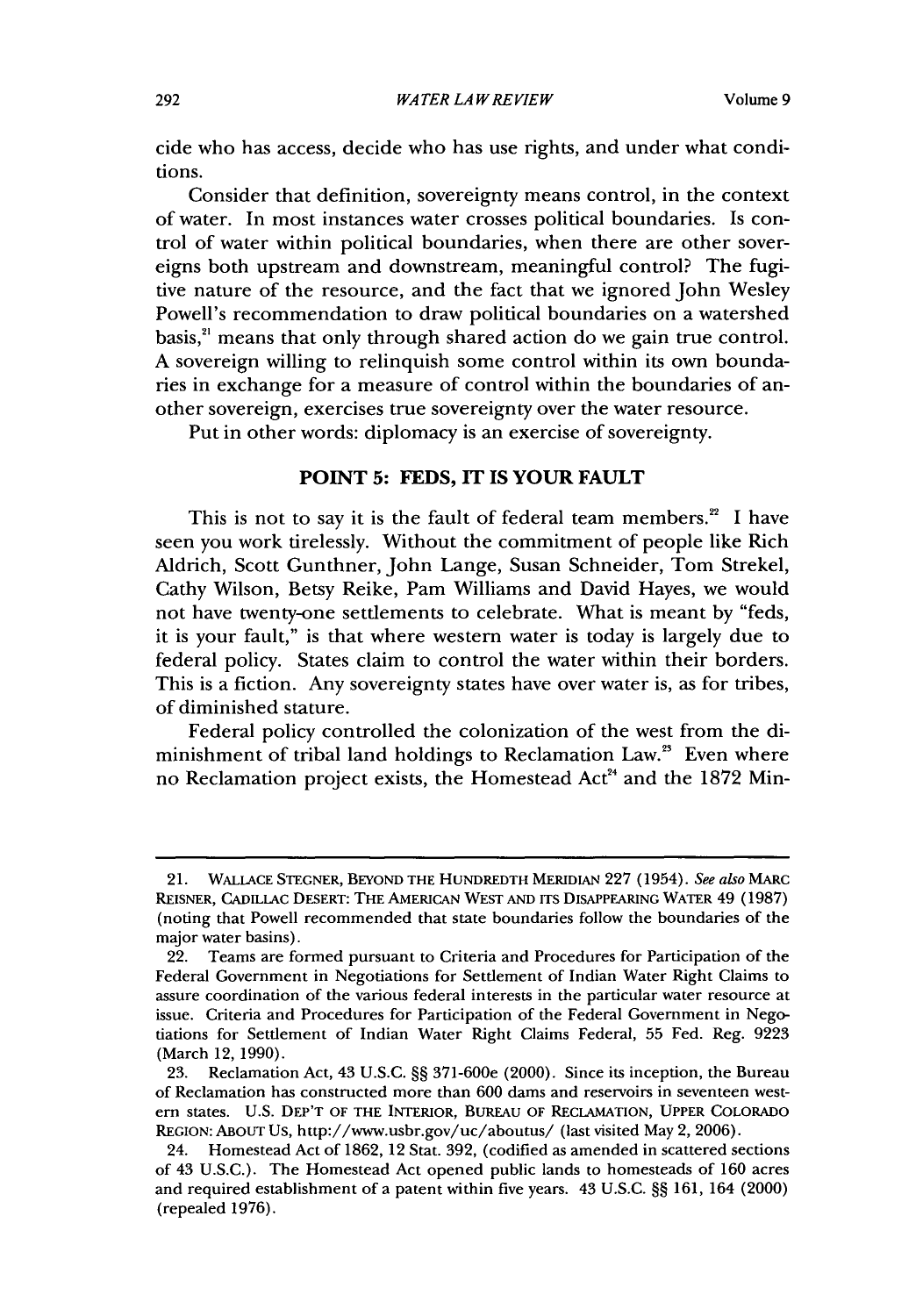ing Act<sup>25</sup> controlled the pattern, nature, and speed of land development, which, in an arid region, controls water development. In the face of national policy to promote this development, Indian resource development, including water, lagged far behind that of their

neighbors.' The Dawes Act resulted in substantial non-Indian ownership within reservation boundaries.<sup>27</sup> The allotment era ended<sup>28</sup> with an initial attempt to restore tribal land through purchase,<sup>39</sup> but the flow of federal dollars to restore Indian land ended with the greater national financial needs of World War II. In the prosperity that followed World War II, the effort to purchase land never resumed. The federal role has become even more complex in recent years with the passage of the federal Clean Water Act ("CWA")" and the federal Endangered Species Act ("ESA,"),<sup>31</sup> which may place instream demands on this heavily used water resource.

Acts of Congress are an expression of national policy and national interest. Therefore, it is our collective responsibility as a nation to seek solutions. It is appropriate for financing to include state or local cost share, but this does not preclude a broader view of national interest. This requires two changes to the current approach.

First, Congressional review and establishment of a funding source that does not pit tribe against tribe or create incentive to wrap all projects in the Indian blanket due to the narrow view that only the trust obligation creates a national interest, and second, Scrap the Criteria and Procedures." The *Criteria and Procedures for the Participation of the Federal Government in Negotiations for the Settlement of Indian Water Right*

28. Indian Reorganization Act, 48 Stat. 984, (codified at 25 U.S.C. § 461 (2000)).

29. Act to Conserve and Develop Indian Lands and Resources, Pub. L. No. 73-383, 48 Stat. 984 (1934).

31. 16 U.S.C. §§ 1531-1544 (2000).

<sup>25.</sup> General Mining Act of 1872, 17 Stat. 91, (codified as amended in 30 U.S.C. §§ 21-54) The General Mining Law established the location of mining claims on public lands and the process for patenting claims. 30 U.S.C. §§ 22-39 (2000).

<sup>26.</sup> McCool, *supra* note 2, at 121.

<sup>27.</sup> Dawes Act or Indian General Allotment Act of 1887, Pub. L. No. 106-462, 114 Stat. 2007, (codified as amended in 25 U.S.C. § 331-358). The Dawes act provided for assignment of allotments to individual Indians and opening of surplus land to homesteading. Indian allotments could eventually go into fee ownership and be sold. *Id. §* 331. The end result was to cut Indian land holdings from 138,000,000 acres in 1887 to 48,000,000 acres in 1934 when the allotment era ended. *The Purposes and Operation of the Wheeler-Howard Indian Rights Bill,* 73d Cong. 3 (1934) (a memorandum of explanation submitted to the Members of the Senate and House committees on Indian Affairs by John Collier, Commissioner of Indian Affairs).

<sup>30. 33</sup> U.S.C. §§ 1251-1387 (2000).

<sup>32.</sup> Working Group in Indian Water Settlements; Criteria and Procedures for the Participation of the Federal Government in Negotiations for the Settlement of Indian Water Right Claims, 55 Fed. Reg. 9223 (Mar. 12, 1990).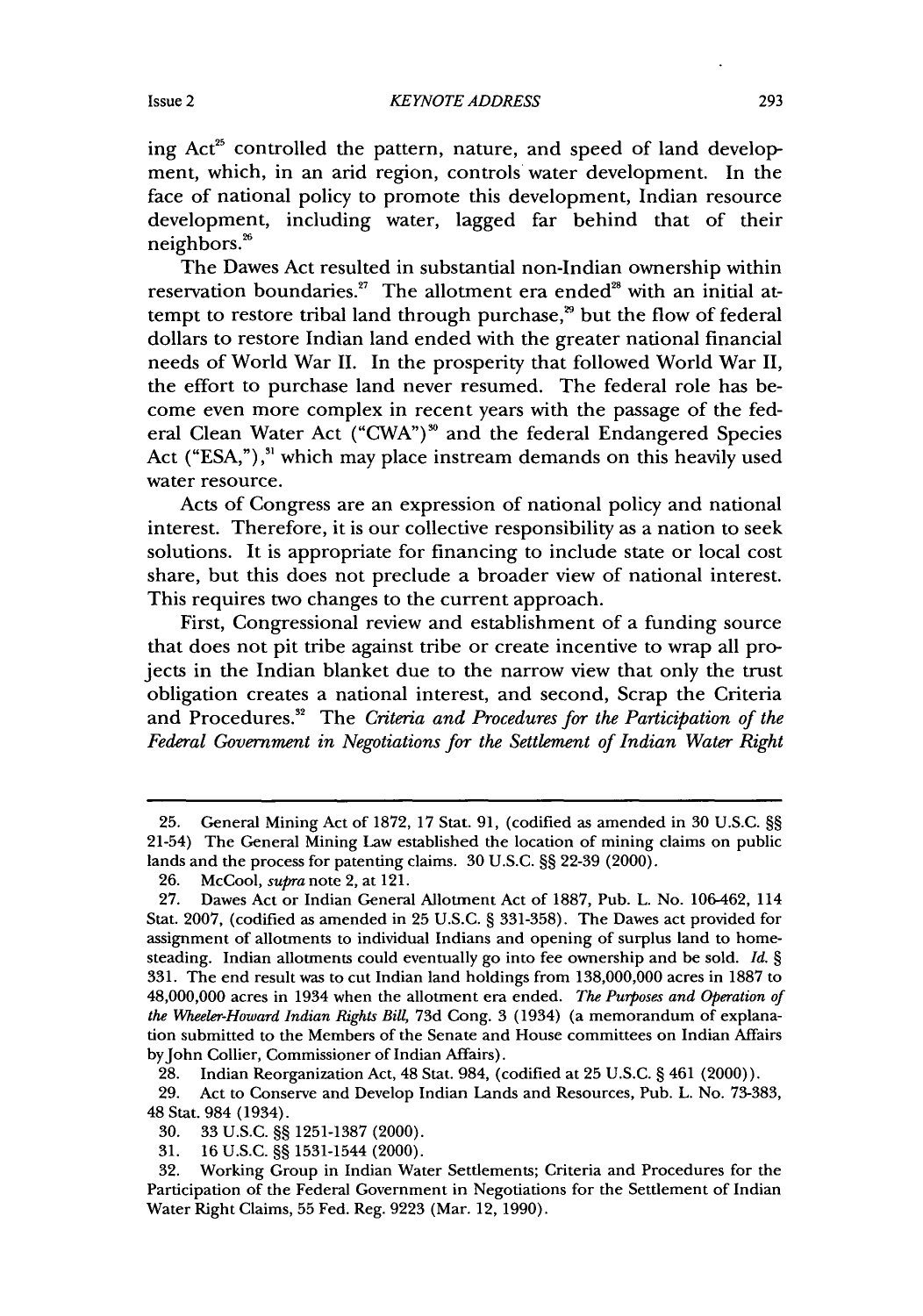*Claims,* promulgated by the Bush I administration," were a good faith attempt to provide a means for Interior to speak with one voice in setflement. However, similar to federal funding, the *Criteria and Procedures* narrowly address only the federal role as trustee. As noted above, solving a problem in one part of a basin without addressing the basin as a whole may result in a settlement of limited durability that fails to provide a tribe with wet water. The issues on the table have necessarily broadened. No mechanism exists to provide federal negotiators with both guidelines and authority to weigh one federal interest against another. The federal role has become increasingly complex with the passage of the CWA and the ESA. The U.S. Supreme Court has noted that the federal government may wear many hats.<sup>34</sup> However, as historian Patricia Limmerick said, "by 1980... the Secretary of the Interior wore more hats than a head could support."'

As an example, in the Walker River basin in California and Nevada, where the author is the mediator, three tribes claim water: the Walker River Paiute, the Yerington Paiute and the Bridgeport Indian Colony.<sup>86</sup> Claims exist for the Marine Mountain Warfare Training Center in the headwaters, and the Hawthorne Army Depot at the terminus of the basin. It has been a long time since Interior and the War Department resided under one roof. In between these Department of Defense claims are United States Forest Service claims - also not under Interior for historic reasons. There are Bureau of Land Management lands with claims in the basin. Listed aquatic species occur in the terminal lake<sup>37</sup> requiring both critical habitat designation under the ESA<sup>38</sup> and a

In recognition of these difficulties, this Administration is committed to establishing criteria and procedures to guide future Indian land and water claim settlement negotiations including provision for Administration participation in such negotiations.

Statement on signing the Puyallup Tribe of Indians Settlement Act of 1989, 1 PUB. PAPERS **771, 772** (June 21, 1989).

34. SeeNevada v. United States, 463 **U.S. 110, 135-38** n.15 **(1983).**

**35.** PATRICIA **NELSON** LIMERICK, **THE LEGACY OF** CONQUEST: THE **UNBROKEN PAST** OF THE AMERICAN WEST **307 (1987).**

**36.** *See* United States v. Walker River Irrigation Dist., **11** F. Supp. **158 (D.** Nev. 1935), rev'd, 104 F.2d 334 (9th Cir. 1939).

**37.** Lahonton Cutthroat Trout in Walker Lake are a designated threatened species under the **ESA.** Endangered and Threatened Wildlife, **50** C.F.R. § **17.11 (2005); U.S.**

<sup>33.</sup> In his official statement on signing the Puyallup Tribe of Indians Settlement Act, President George Bush stated:

The Administration expects to continue to work toward settlement of legitimate Indian land and water rights claims to which the Federal Government is a party....

Indian land and water rights settlements involve a complicated blend of law, treaties, court decisions, history, social policies, technology, and practicality. These interrelated factors make it difficult to formulate hard-and-fast rules to determine exact settlement contributions by the various parties involved in a specific claim.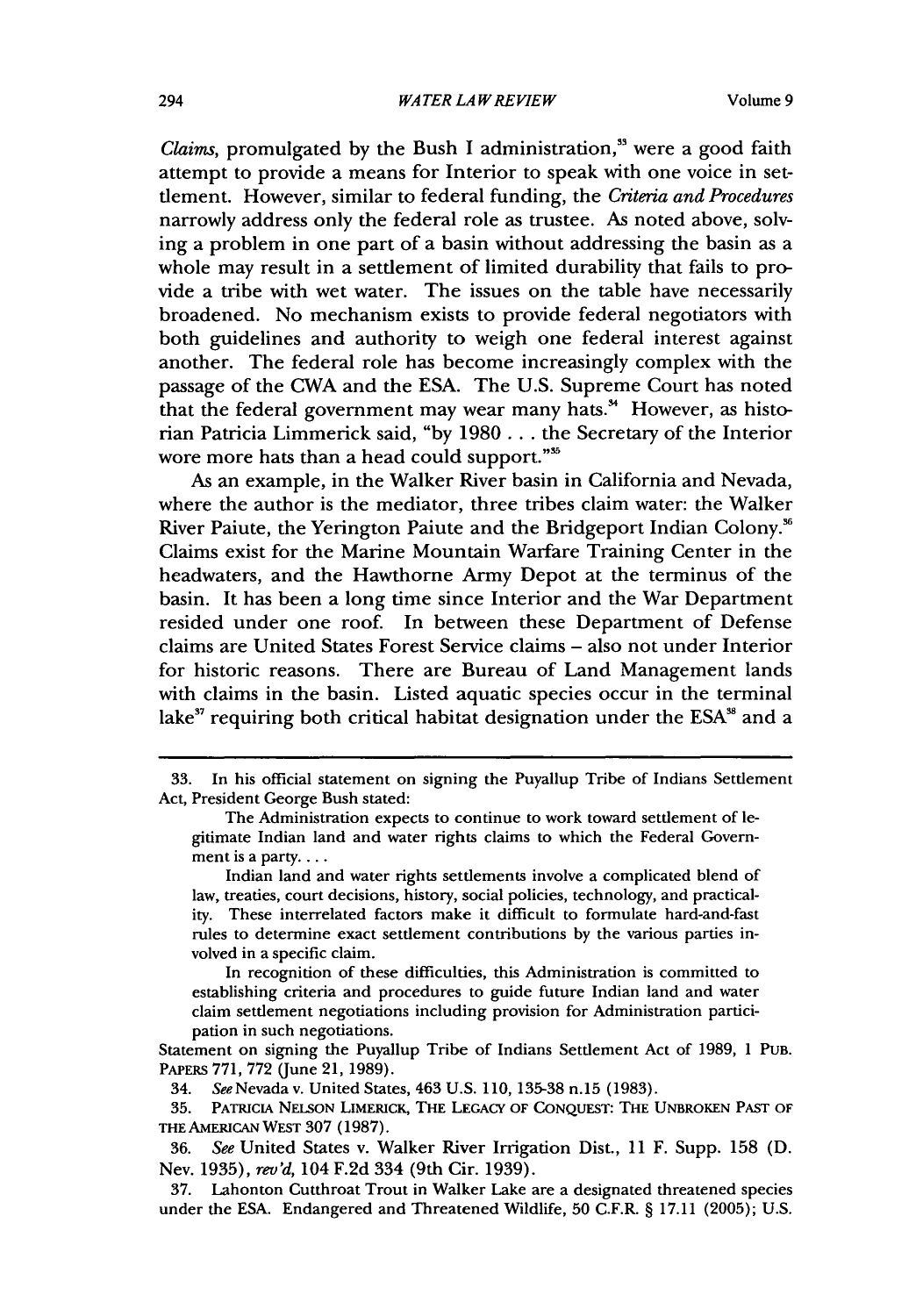particular water quality under the CWA.<sup>39</sup> It is only the creativity and willingness to step outside the box that has so far allowed the federal team to hold it together, but they have no guidelines to govern tradeoffs among these interests should they be proposed in the course of negotiations.

The *Criteria and Procedures* must be replaced with a broader construct to accommodate basin-wide concerns that raise or impact federal interests - all of which impact whether a settlement will result in wet water to a tribe.

Pursuant to Section 303(d) of the Clean Water Act, the State of Nevada is required to develop a list of impaired waterbodies that need additional work beyond existing controls to achieve or maintain water quality standards. For those waters included on this 303(d) List, the State of Nevada is required to develop Total Maximum Daily Loads (TMDLs).

On October 16, 2001, Mineral County and the Walker Lake Working Group filed a civil action in federal district court against EPA under the Clean Water Act alleging that the EPA had failed to take necessary steps to save Walker Lake. On November 22, 2002, the parties entered into a Consent Decree agreeing to the following actions:

> 1. If Nevada fails to include Walker Lake on the 2002 303(d) List for total dissolved solids (TDS), EPA will either:

- a. Determine that Walker Lake needs to be listed for TDS and amend Nevada's 303(d) List; or
- b. Determine that Walker Lake need not be listed for TDS and provide a copy of its decision to the Plaintiffs.

2. If Walker Lake is placed on Nevada's 2002 303(d) List for TDS, EPA agrees to establish a Walker Lake TDS TMDL by March 15, 2005, unless Nevada establishes and EPA approves a TMDL prior to March 15, 2005.

Prior to the issuance of the Consent Decree, the Nevada Division of Environmental Protection (NDEP) had already included Walker Lake on its 2002 303(d) List (dated October 2002). After discussions with EPA, NDEP agreed to develop a Walker Lake TDS TMDL in accordance with the Consent Decree.

**NEVADA** DEPARTMENT OF **ENVIRONMENTAL** PROTECTION, NOTICE OF PROPOSED ACTION, http://ndep.nv.gov/admin/public19.htm (last visited Apr. 4, **2006).** On February 22, **2005, NDEP** issued a TMDL of 12,000 **TDS** for the beneficial use of aquatic life, **includ**ing the Lahonton Cutthroat Trout. The draft TMDL was approved **by EPA** on March **8, 2005.** NEVADA DEPARTMENT OF **ENVIRONMENTAL** PROTECTION, TOTAL MAXIMUM DAILY LOADS OF WALKER LAKE 12 *available at* http://ndep.nv.gov/bwqp/walker\_lake\_tmdl.pdf.

FISH **AND** WILDLIFE SERVICE, RECOVERY PLAN FOR THE LAHONTAN CUTTHROAT TROUT 12 (1995), *available at* http://ecos.fws.gov/docs/recovery-plans/1995/950130.pdf.

<sup>38.</sup> The ESA requires the Secretary to designate critical habitat for species designated as endangered or threatened. 16 U.S.C. § 1533(a) (3) (2000).

<sup>39.</sup> On July 28, 2004, Nevada Division of Environmental Protection issued the following notice of proposed action: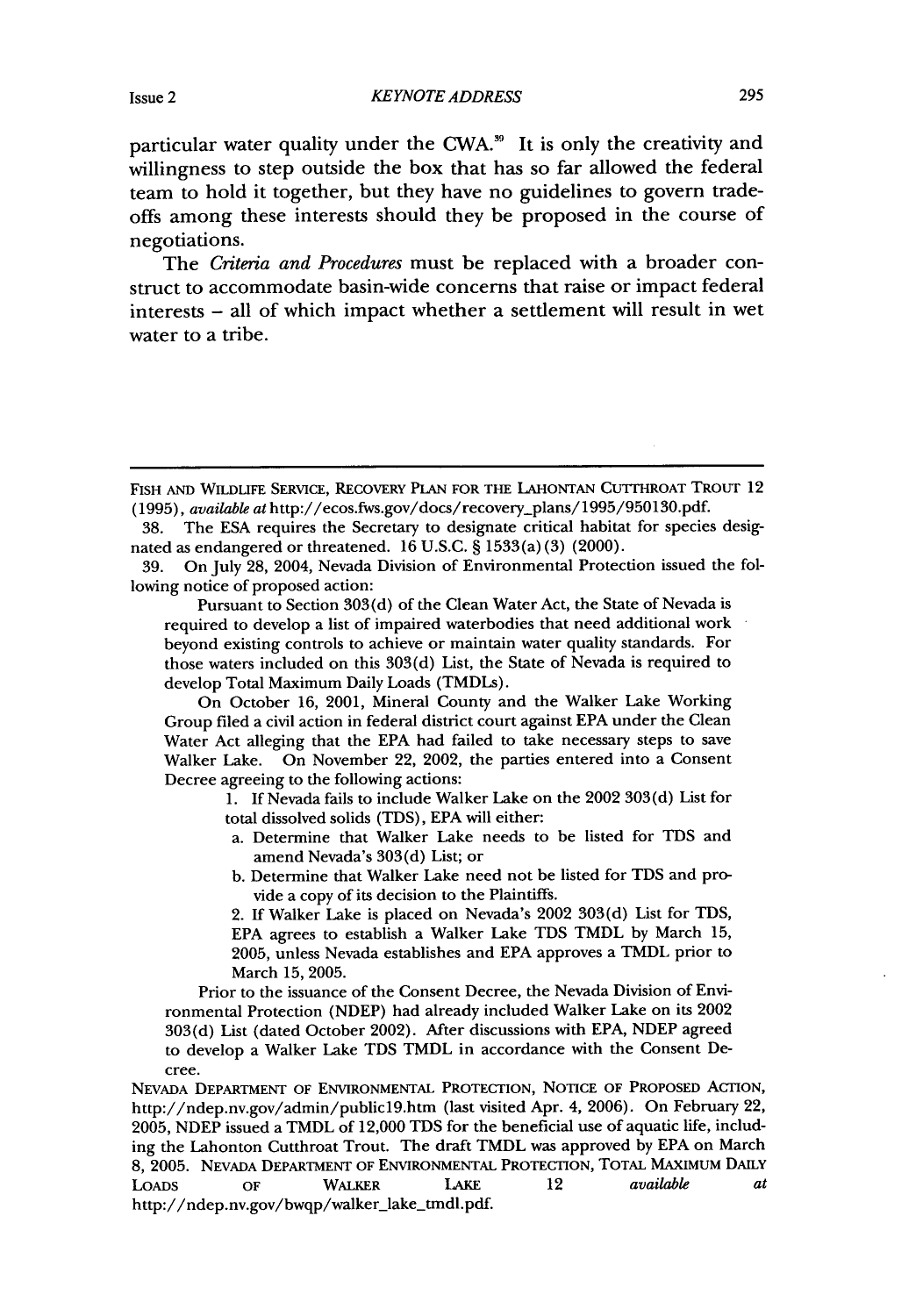#### *WATER LA W RE VIEW*

#### **POINT 6: FINALITY IS IMPOSSIBLE -** FINALITY **IS UNDESIRABLE**

Lawyers often come to the table with the goal of finality **-** let this be the solution to last for all time. However, negotiations involve two important variables we deal with: water and human beings. For example, the Ak-Chin settlement authorized in 1978' went back to Congress twice in 1984<sup>41</sup> due to water supply problems, and in 1992<sup> $42$ </sup> to allow water marketing. Alternatively, consider the Animas-La Plata, Animas-La Plata Light, and Animas-La Plata Ultralight, these represent a setdement modified again and again due to endangered species issues."

Each of the modifications to these settlements reflects the need to respond to water supply or human changes. A solution that assumes no change in these variables will not withstand the test of time. This is not to say that finality in terms of the litigation that has brought the parties to the table in the form of dismissal with prejudice is not desirable to all parties, but accomplishing that should not preclude a setdement that can adapt to change.

A settlement that will serve the needs not only of this generation, but also of future generations, must include mechanisms and the necessary institutions to allow modification of water infrastructure, change in use, and dispute resolution as time passes. Such adaptation can be constructed as part of a settlement rather than a re-opening of a settlement. Without it, you may have bought your client a future lawsuit.

To summarize the six points:

<sup>40.</sup> Settlement of Ak-Chin Water Rights Claims, Pub. L. No. 95-328, 92 Stat. 409 (1978). The original Ak-Chin settlement identified a quantity of water, but merely directed a study by the Department of the Interior to identify the source from federal lands. Pub. L. No. 95-328, 92 Stat. 409, 409-10.

<sup>41.</sup> Pub. L. No. 98-530, 98 Stat 2698 (1984). The 1984 amendments became necessary when it was clear that the water supply contemplated by the settlement was insufficient.

<sup>42.</sup> Pub. L. No.102-497, 106 Stat. 3255 (1992). The 1992 amendment allowed the tribe to lease its water for up to 100 years within certain specified groundwater management areas. State requirements that developers prove a 100 year water supply for new development spurred local support for the amendment. 10,000 acre-feet were quickly leased to the Del Webb Corporation for a planned community. **NEGOTIATING** TRIBAL WATER RIGHTS: FULFILLING PROMISES IN THE **ARID** WEST, 114-15, (Bonnie **G.** Colby, et. al., eds., 2005).

<sup>43.</sup> Colorado Ute Indian Water Rights Settlement Act of 1988, Pub. L. No. 100-585, 102 Stat. 2973 (1988). *See also* McElroy, *supra* note 11, at 139. The initial Colorado Ute settlement called for reservoir construction known as Animas-La Plata that would serve both Indian and non-Indian needs. Endangered species issues and environmental opposition led to two attempts to scale back on the project by eliminating much of the non-Indian component. These attempts were referred to among those in the Indian water rights community as "Animas-La Plata Light" and "Animas-La Plata Ultralight."